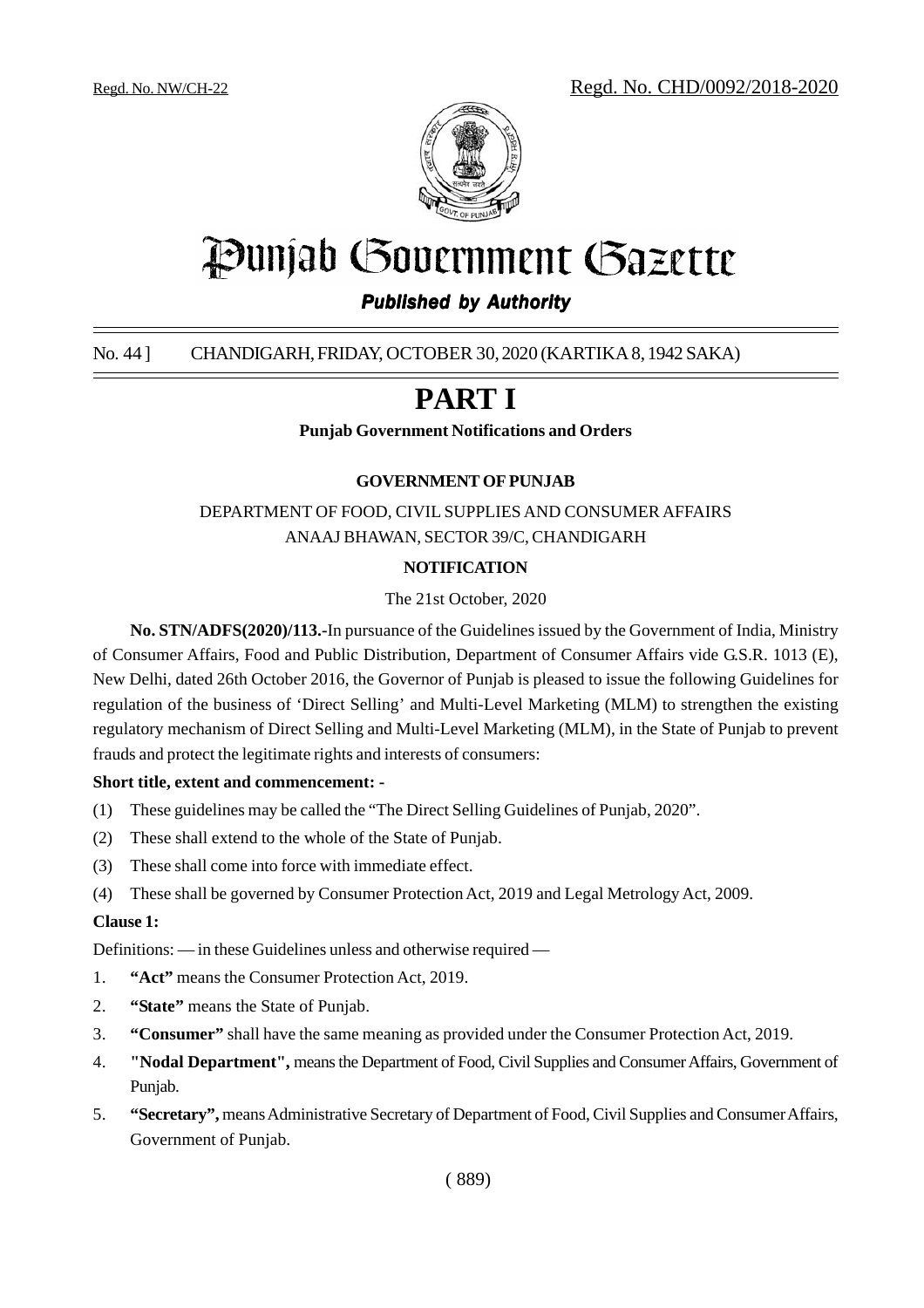- 6. **"Director",** means Director of Department of Food, Civil Supplies and Consumer Affairs of the State of Punjab.
- 7. **"Deputy Director",** means Deputy Director Department of Food, Civil Supplies and Consumer Affairs of the State of Punjab.
- 8. **"District Controller",** means District Food and Supply Controller Department of Food, Civil Supplies and Consumer Affairs of the State of Punjab.
- 9. **"Food Supply Officer",** means Food and Supply Officer of Department of Food, Civil Supplies and Consumer Affairs of the State of Punjab.
- 10. **"Assistant Food Supply Officer",** means Assistant Food and Supply Officer of Department of Food, Civil Supplies and Consumer Affairs of the State of Punjab.
- 11. **"Inspector"** means Inspector (Food & Supply) under Department of Food, Civil Supplies and Consumer Affairs of the State of Punjab.
- 12. The Officials of the Department as defined at 1.5 to 1.11 will draw their power from Consumer Protection Act, 2019 and Legal Metrology Act, 2009.
- 13. DFSC and Director will be called the "Designated Officer" for District and Headquarter, respectively.
- 14. **"Prospect"** means a person to whom an offer or a proposal is made by the Direct Seller to join a Direct Selling opportunity.
- 15. **"Direct Seller",** means persons appointed or authorized, directly or indirectly, by a Direct Selling Entity through a legally enforceable written contract to undertake direct selling business on principal to principal basis.
- 16. **"Network of Direct Selling"** means a network of direct sellers at different levels of distribution, who may recruit or introduce or sponsor further levels of direct sellers, who they then support.

**Explanation.** — "network of direct selling" shall mean any system of distribution or marketing adopted by a direct selling entity to undertake direct selling business and shall include the multi- level marketing method of distribution.

17. **"Direct Selling",** means marketing, distribution and sale of goods or providing of services as a part of network of Direct Selling other than under a pyramid scheme.

Provided that such sale of goods or services occurs otherwise than through a "permanent retail location" to the consumers, generally in their houses or at their workplace or through explanation and demonstration of such goods services at a particular place.

18. **"Direct Selling Entity",** means an entity, not being engaged in a pyramid scheme, which sells or offers to sell goods or services through Direct Seller.

Provided that "Direct Selling Entity" does not include any entity or business notified otherwise by the government for the said purpose from time to time.

- 19. **"Goods",** means goods as defined in the Sale of Goods Act, 1930 and "Service" means service as defined in the Consumer Protection Act, 2019.
- 20. **"Saleable"** shall mean, with respect to goods and/ or services, unused and marketable, which has not expired, and which are not seasonal, discontinued, or special promotion goods and/ or services.
- 21. **"Cooling-off Period",** means the duration of time counted from the date when the direct seller and the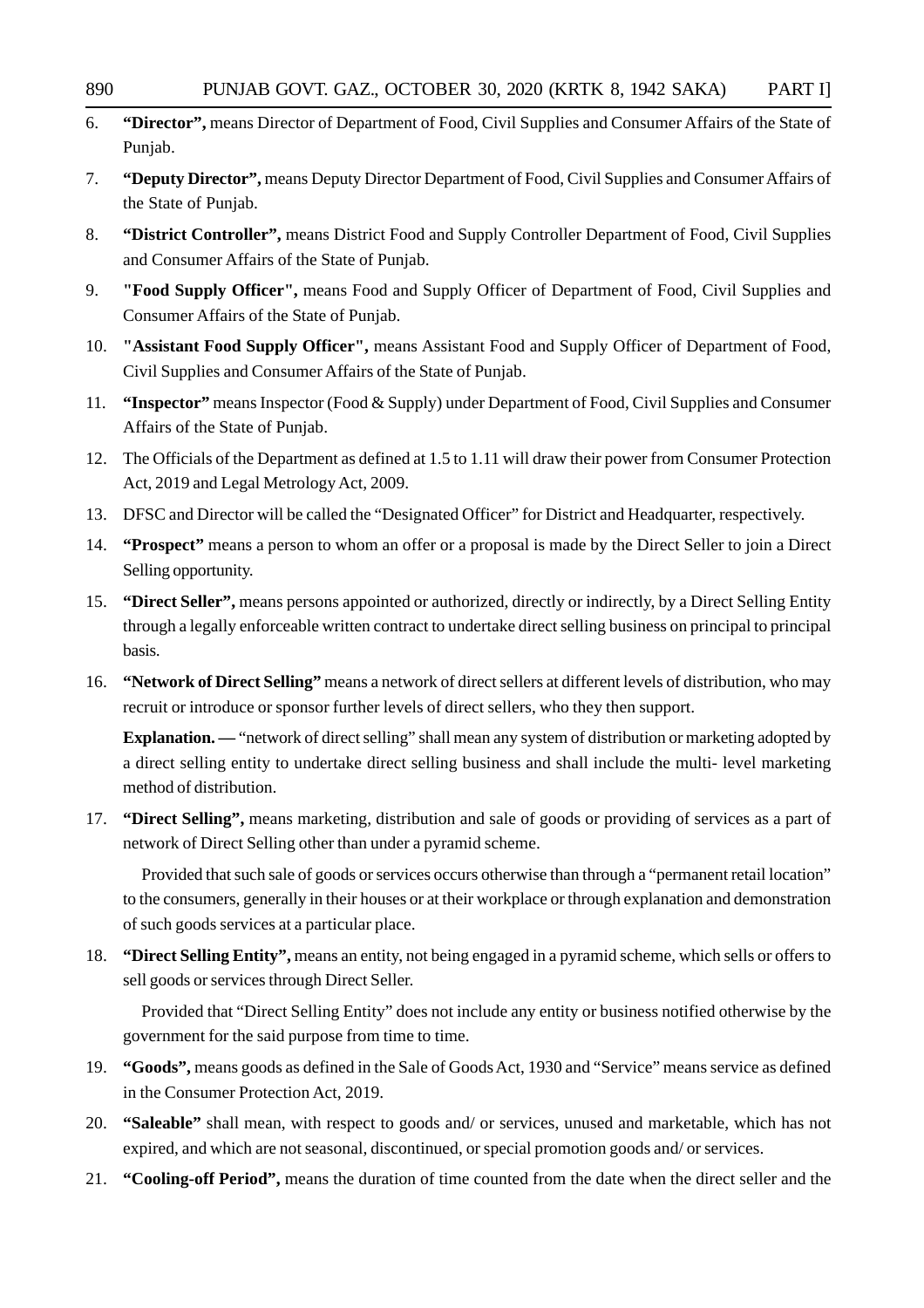#### PART I] PUNJAB GOVT. GAZ., OCTOBER 30, 2020 (KRTK 8, 1942 SAKA) 891

direct selling entity enter into an agreement under Clause 4 and ending with date on which the contract is to be performed and within which the direct seller may repudiate the agreement without being subject to penalty for breach of contract.

#### 22. **"Pyramid Scheme",** means

A multi layered network of subscribers to a scheme formed by subscribers enrolling one or more subscribers in order to receive any benefit, directly or indirectly, as a result of enrolment, action or performance of additional subscribers to the scheme. The subscribers enrolling further subscriber(s) occupy higher position and the enrolled subscriber(s) lower position, thus, with successive enrolments, they form multi-layered network of subscribers.

Provided that the above definition of a "Pyramid Scheme" shall not apply to a multi layered network of subscribers to a scheme formed by a Direct Selling Entity, which consists of subscribers enrolling one or more subscribers in order to receive any benefit, directly or indirectly, where the benefit is as a result of sale of goods or services by subscribers and the scheme/financial arrangement complies with all of the following:

- a) It has no provision that a Direct Seller will receive remuneration or incentives for the recruitment/ enrolment of new participants.
- b) It does not require a participant to purchase goods or services:
	- i. for an amount that exceeds an amount for which such goods or services can be expected to be sold or resold to consumers.
	- ii. for a quantity of goods or services that exceeds an amount that can be expected to be consumed by or sold or resold to consumers.
- c) It does not require a participant to pay any entry/ registration fee, cost of sales demonstration equipment and materials or other fees relating to participation.
- d) It provides a participant with a written contract describing the "material terms" of participation.
- e) It allows or provides for a participant a reasonable cooling-off period to participate or cancel participation in the scheme and receive a refund of any consideration given to participate in the operations.
- f) It allows or provides for a buy-back or repurchase policy for "currently marketable" goods or services sold to the participant at the request of the participant at reasonable terms.
- g) It establishes a grievance redressal mechanism for consumers, more particularly described in Clause 7 herein.

**Explanation 1** – For the purposes of this proviso the term "material terms" shall means buy-back or repurchase policy, cooling-off period, warranty and refund policy.

- **23. "Money Circulation Scheme",** has the same meaning as defined under Prize Chits and Money Circulation Schemes (Banning) Act, 1978, Which reads as:
	- a) "conventional chit" means a transaction whether called chit, chit fund, or by any other name by or under which a person responsible for the conduct of the chit enters into an agreement with a specified number of persons that every one of them shall subscribe a certain sum of money (or certain quantity of grain instead) by way of periodical instalments for a definite period and that each such subscriber shall, in his turn, as determined by lot or by auction or by tender or in such other manner as may be provided for in the chit agreement, be entitled to a prize amount.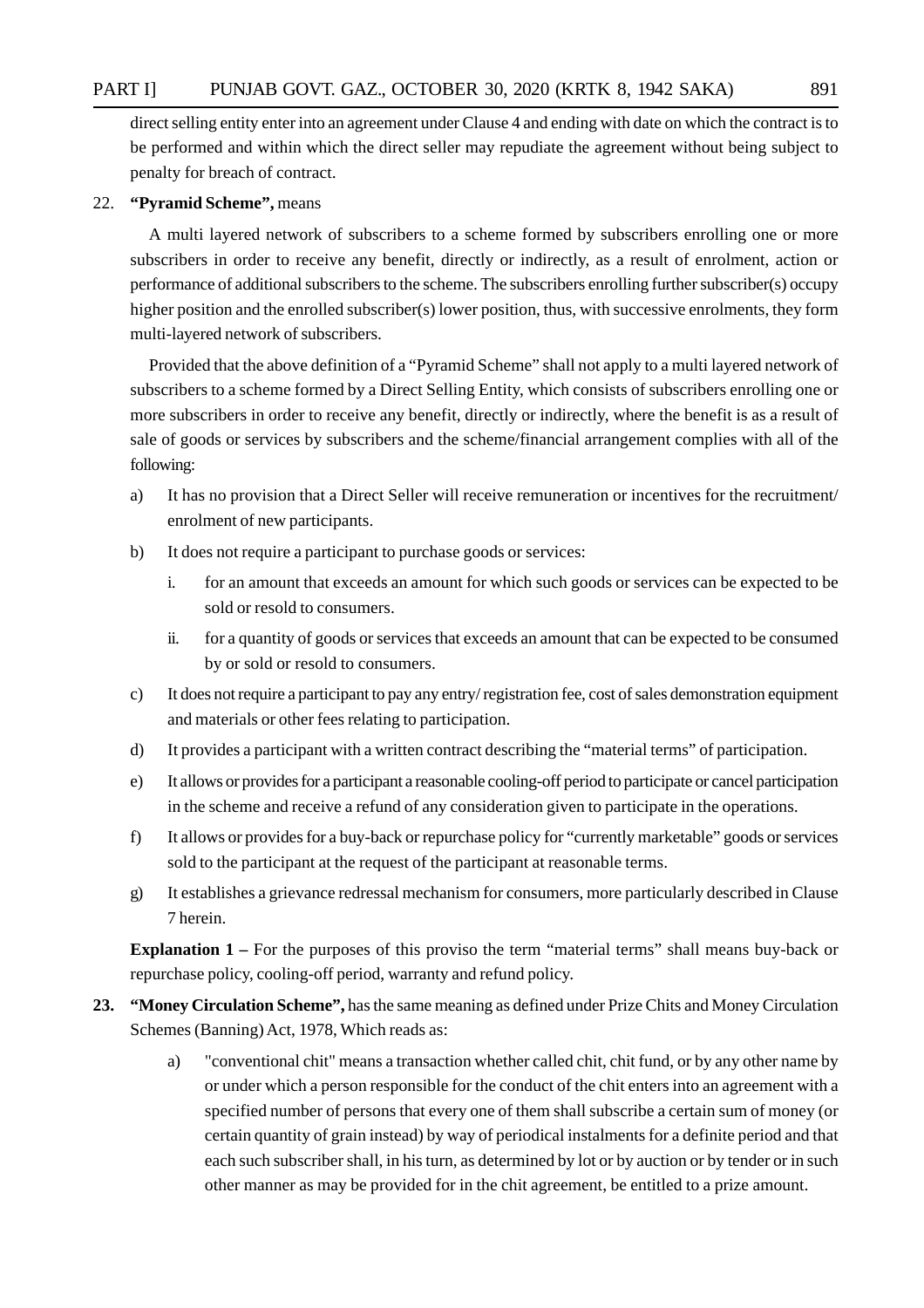**Explanation. -** In this clause "prize amount" shall mean the amount, by whatever name called, arrived at by deducting from out of the total amount paid or payable at each instalment by all the subscribers,

- i. the commission charged as service charges as a promoter or foreman or an agent.
- ii. any sum which a subscriber agrees to forego, from out of the total subscriptions of each instalment, in consideration of the balance being paid to him.
- b) "Money Circulation Scheme" means any scheme, by whatever name called, for the making quick or easy money, or for the receipt of any money or valuable thing as the consideration for a promise to pay money, on any event or contingency relative or applicable to the enrolment of members into the scheme, whether or not such money or thing is derived from the entrance money of the members of such scheme or periodical subscriptions.
- c) "Prize Chit" includes any transaction or arrangement by whatever name called under which a person collects whether as a promoter, foreman, agent or in any other capacity, monies in one lump sum or in instalments by way of contributions or subscriptions or by sale of units, certificates or other instruments or in any other manner or as membership fees or admission fees or service charges to or in respect of any savings, mutual benefit, thrift, or any other scheme or arrangement by whatever name called, and utilizes the monies so collected or any part thereof or the income accruing from investment or other use of such monies for all or any of the following purposes, namely:
	- i. Giving or awarding periodically or otherwise to a specified number of subscribers as determined by lot, draw or in any other manner, prizes or gifts in cash or in kind, whether or not the recipient of the prize or gift is under a liability to make any further payment in respect of such scheme or arrangement.
- d. Refunding to the subscribers or if some of them have not won any prize or gift, the whole or part of the subscriptions, contributions or other monies collected, with or without any bonus, premium, interest or other advantage by whatever name called, on the termination of the scheme or arrangement, or on or after the expiry of the period stipulated therein, but does not include a conventional chit.
- 24. **"Remuneration System"** means the system followed by the direct selling entity to compensate the direct seller which illustrates the mode of sharing of incentives, profits and commission including financial and non-financial benefits, paid by the direct selling entity to the direct sellers, on a monthly or periodic or yearly basis or both, as the case may be. This system, for every Direct Selling entity, shall
	- a) Have no provision that a direct seller will receive remuneration from the recruitment to participate in such direct selling.
	- b) Ensure that direct sellers shall receive remuneration derived from the sale of goods or services.
	- c) Clearly disclose the method of calculation of remuneration.
- 25. **"Screening Committee"** means the committee constituted by the Director for initial Screening/Scrutiny when entity submits its registration/ enrollment application.
- 26. **"Registration /Enrolment fee"** means the minimum fee prescribed in the guidelines for the registration/ enrollment by any Direct selling entity having its operations in the State of Punjab. The prescribed fee can be revised from time to time.

#### Clause 2:

**Conditions for the setting up of Direct Selling business.—**Every Direct selling entity intending to carry out direct selling business subsequent to the publication of the notification in the Gazette, shall within 90 days comply with the following set of conditions for the conduct of direct selling business: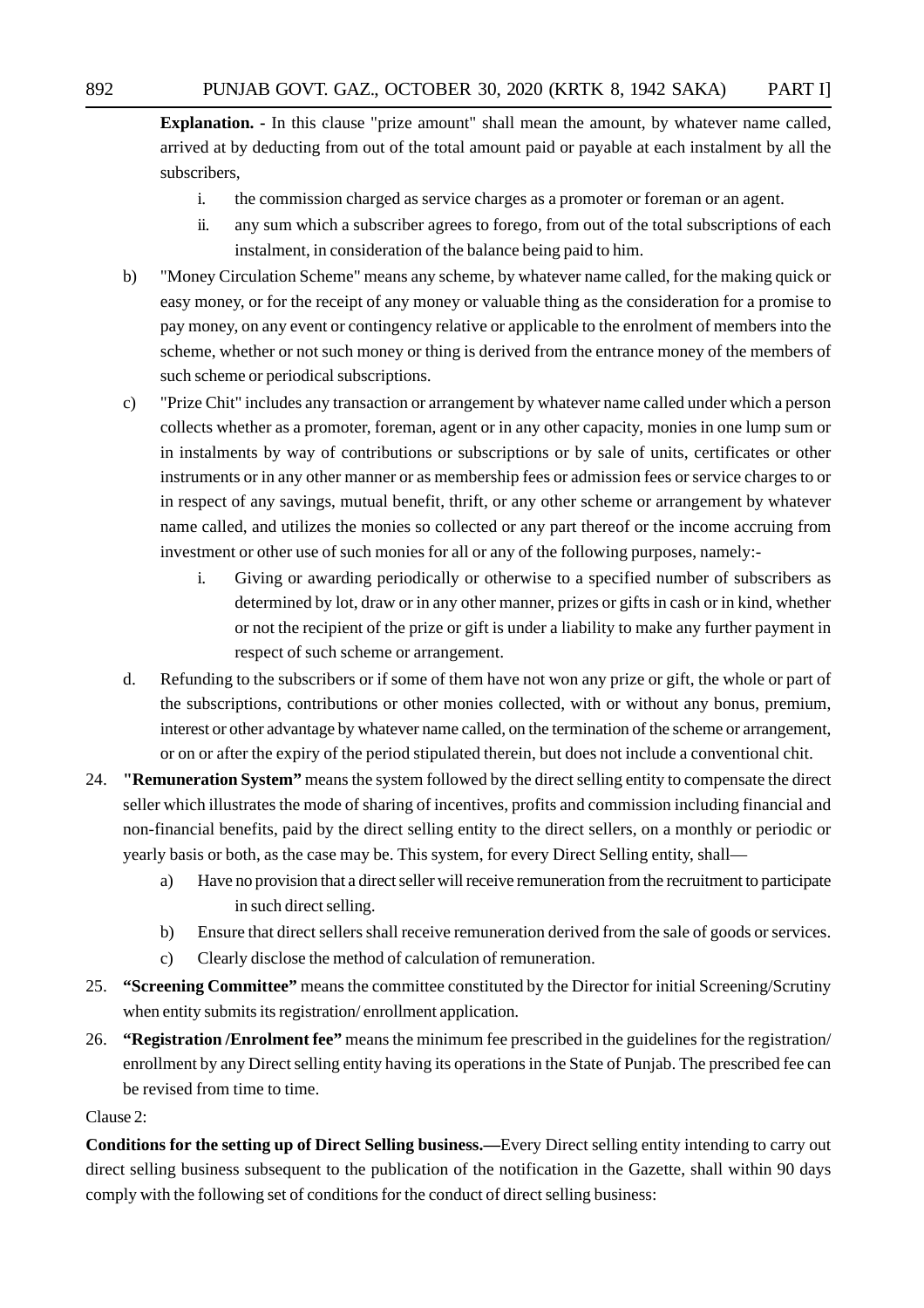#### PART I] PUNJAB GOVT. GAZ., OCTOBER 30, 2020 (KRTK 8, 1942 SAKA) 893

- 1. It shall be a registered legal entity under the laws of India.
- 2. It shall provide a mandatory orientation session to all prospective direct sellers providing fair and accurate information on all aspects of the direct selling operation, the Direct Selling Guidelines of Punjab, 2020, Consumer Protection Act, 2019 and the Legal Metrology Act, 2009 including but not only limited to the remuneration system and expected remuneration for newly recruited direct sellers.
- 3. It shall provide accurate and complete information to prospective and existing direct sellers concerning the reasonable amount of remuneration opportunity, and related rights and obligations.
- 4. It shall pay all dues and make withholdings from direct sellers in a commercially reasonable manner.
- 5. It shall notify and provide a full refund or buy-back guarantee to every direct seller on reasonable commercial terms which can be exercised within a period of 30 days, from the date of the distribution of the goods or services to the direct seller.
- 6. It shall notify and provide to every direct seller a cooling-off period which entitles such direct seller to return any goods/services purchased by the direct seller during the cooling-off period.
- 7. The promoter or key management personnel, including Corporate Managers working for the Entity should not have been convicted for any criminal offence punishable with imprisonment in last 5 years by any Court of competent jurisdiction.
- 8. Direct Selling Entity should not be facing a litigation in any legal forum or court of law.
- 9. It shall have an office with identified jurisdiction of its operation in the State to enable the consumers and direct seller to acquaint themselves with price of products, return or replacement of products and efficient delivery of goods and services, and post-sale redressal of grievances.

#### Clause 3:

**Conditions for conduct of Direct Selling Business. —** Every Direct Selling entity shall comply with the following conditions: —

- 1. It shall be the owner, holder, licensee of a trademark, service mark or any other identification mark which identifies the entity with goods to be sold or supplied or services to be rendered.
- 2. It shall issue proper identity documents(s) to its Direct Sellers.
- 3. It shall maintain proper records either manual or electronic of their business dealings with complete details of their goods, services, terms of contract price, income plan, details of direct sellers, including but not limited to enrolment, termination, active status earning etc.
	- a. Every Direct Selling entity shall maintain a "Register of Direct Sellers" wherein relevant details of each enrolled Direct Seller shall be updated and maintained.
	- b. The details of Direct Sellers shall include prescribed documents/ proofs in addition to a verified proof of address, proof of identity and PAN.
- 4. It shall maintain proper and updated website with all relevant details of the entity, contact information of its management, products, product information, product quality certificate, price, complete income plan, terms of contract with direct seller and complaint redressal mechanism for direct sellers and consumers. The website should have space for registering consumer complaints and should ensure that grievances are addressed within 30 days of making such complaints.
- 5. It shall provide to all direct sellers their periodic account/information concerning as applicable, sales, purchases, details of earnings, commission, bonus, and other relevant data, in accordance with agreement with the direct sellers. All financial dues shall be paid, and any withholding made in a commercially reasonable manner.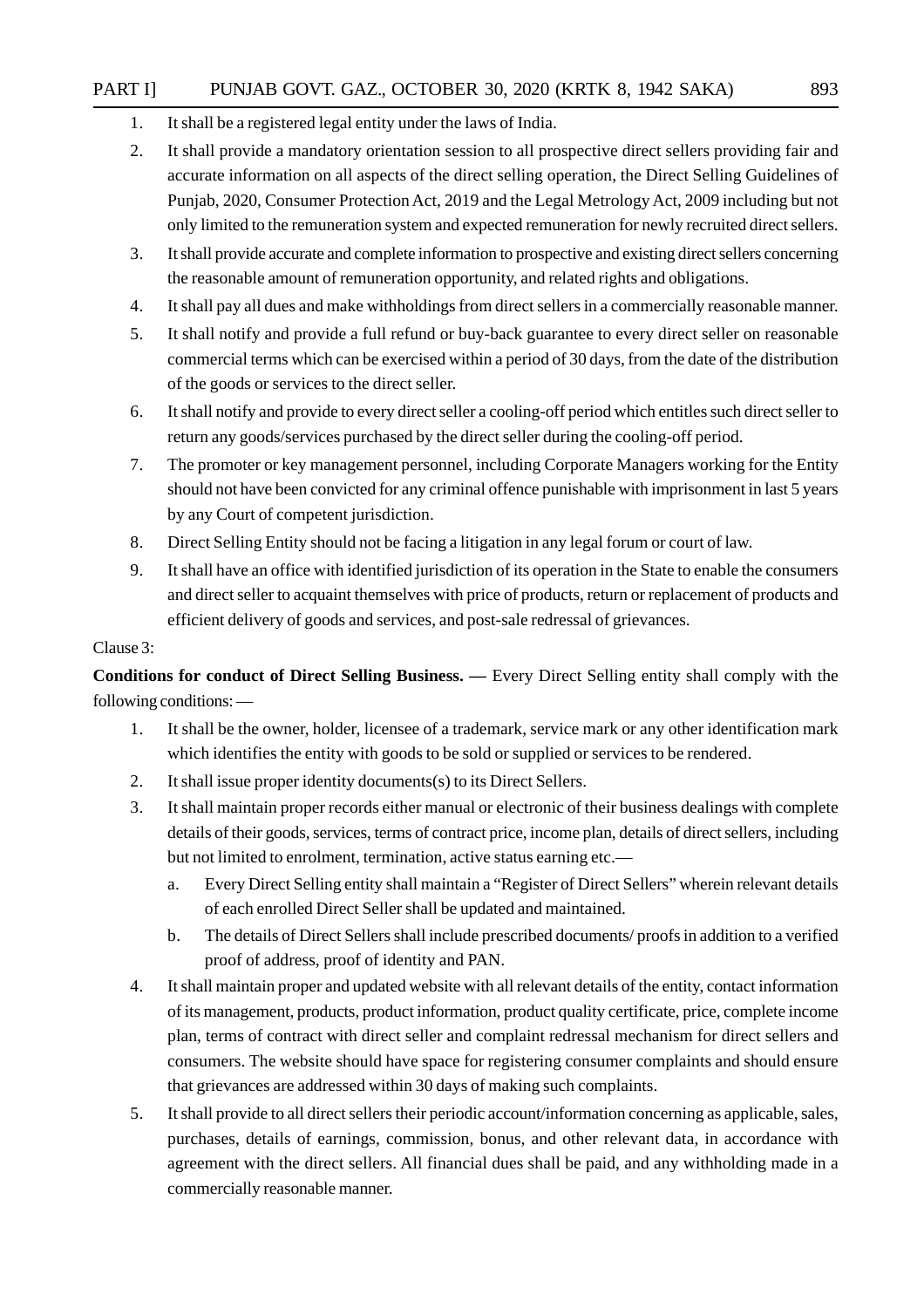- 6. It shall monitor the value of the purchases of all its Direct Sellers/ Distributors on a monthly basis and once the purchase value crosses the GST/VAT threshold, it must intimate its Direct Sellers/ Distributors to pay the GST/VAT accordingly.
- 7. The Direct Selling entities should not deal with following products or services:
	- a. Monetary Deposits, Investments, Trading in Commodities, Live Stocks.
	- b. Life Insurance Policies (Which are not regulated by IRDA).
	- c. Discount Coupons/ Vouchers.
	- d. Virtual Currencies (like Bit Coin, Crypto currency).
	- e. Selling of Websites, Web space, online Education, Online Training.
	- f. Get Paid for Clicking, Filling Online Surveys, Online Advertisements.
	- g. Online Schemes of Gifting, Helping, Donations.
	- h. Tricky Products like Yantras and Tantras should be banned completely.
- 8. A Direct Selling entity shall not.
	- a. Use misleading, deceptive, or unfair recruiting practices, including misrepresentation of actual or potential sales of earnings, in their interaction with prospective or existing direct sellers.
	- b. Make any factual representation to a prospective direct seller that cannot be verified or make any promise that cannot be fulfilled.
	- c. Present any advantages of direct selling to any prospective direct seller in a false or deceptive manner.
	- d. Make or cause, or permit, any representation relating to its direct selling business, including remuneration system and agreement, between itself and the direct seller, or to the goods or services being sold by itself or by the direct seller which is false or misleading.
	- e. Engage in, or cause or permit, any conduct that is misleading or likely to mislead with regard to any material particulars relating to its direct selling business, including remuneration system and agreement between itself and the direct seller, or to the goods or services being sold by itself or by the direct seller.
	- f. Use, or cause or permit to be used, fraud, coercion, harassment, or unconscionable or unlawful means in promoting its direct selling practice including remuneration system and agreement between itself and the direct seller, or to the goods or services being sold by itself or by the direct seller.
	- g. Require its direct sellers to provide any benefit, including entry fees and renewal fees or to purchase any sales demonstration equipment or material to participate in its direct selling operation.
	- h. Provide any benefit to any person for the introduction or recruitment of one or more persons as direct sellers.
	- i. Require the direct sellers to pay any money by way of minimum monthly subscription or renewal charges.
- 9. Notwithstanding the distribution system adopted by a direct selling entity, the Direct Selling Entity shall be responsible for compliance of these Guidelines by any member of its network of direct selling, whether such member is appointed directly or indirectly by the Direct Selling Entity.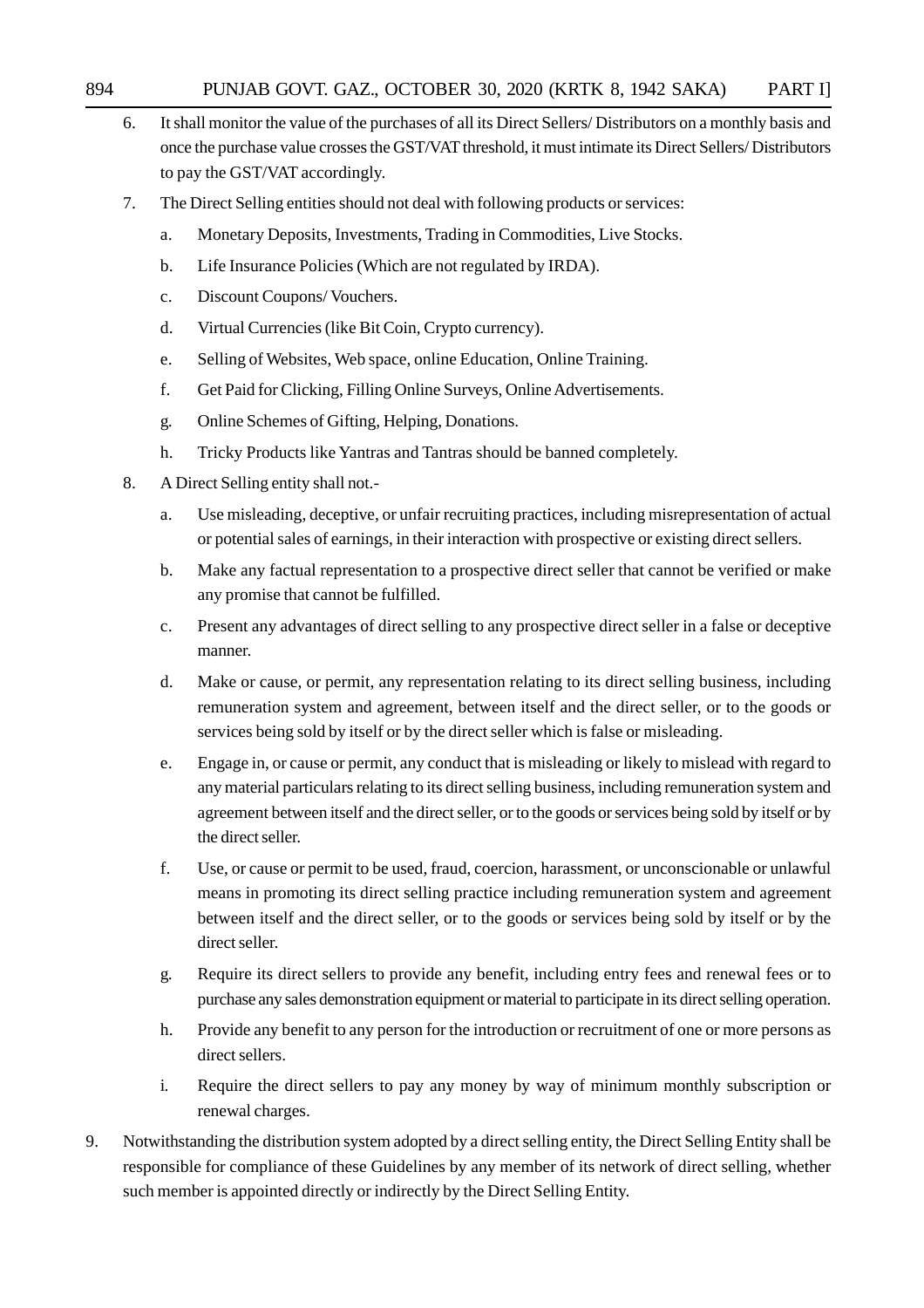Clause 4:

#### **Conditions for Direct Selling contract between Direct Seller/ Distributor and Direct Selling Entity.**

- 1. Every Direct Selling entity shall execute a contract agreement whether directly or indirectly, with Direct Sellers before enrolment.
	- a. The Agreement shall be provided in a manner consistent with Section 10 of the Indian Contract Act, 1872.
	- b. In addition to the rights and obligations of parties to this agreement under these guidelines or any other law in force, parties shall have rights and obligations that are coextensive with rights and obligations of parties under the Indian Contract Act, 1872.
- 2. The agreement shall be made in writing, describing the material terms of participation and shall:
	- a. Not compel or induce the direct seller to purchase goods or services in an amount that exceeds an amount that can be expected to be sold to consumers within a reasonable period.
	- b. Allow or provide the direct seller a reasonable cooling-off period in which to cancel participation and receive a refund for goods or services purchased.
	- c. Allow for the termination of contract, with reasonable notice, in such instances and on such terms where a direct seller is found to have made no sales of goods or services for a period of up to two years since the contract was entered into, or since the date of the last sale made by the direct seller.
	- d. Allow or provide for a buy-back or repurchase policy for currently marketable goods or services sold to the direct seller at the said direct seller's request at reasonable terms.

#### Clause 5:

#### **Certain obligations of Direct Sellers.-**

- 1. Direct Seller engaged in direct selling should carry their identity card and not visit the customer's premises without prior appointment/ approval.
- 2. At the initiation of a sales representation without request truthfully and clearly identify themselves, the identity of the direct selling entity, the nature of the goods or services sold and the purpose of the solicitation to the prospective consumer.
- 3. Offer a prospective consumer accurate and complete explanations and demonstrations of goods and services, prices, credit terms, terms of payment, return policies, terms of guarantee, after-sales service.
- 4. Provide the following information to the Prospects/ Consumers at the time of sale, namely:
	- a. Name, address, registration number or enrolment number, identity proof and telephone number of the direct seller and details of direct selling entity.
	- b. A description of the goods or services to be supplied.
	- c. Explain to the consumer about the goods return policy of the company in the details before the transaction.
	- d. The Order date, the total amount to be paid by the consumer along with the Bill and Receipt.
	- e. Time and place for inspection of the sample and delivery of good.
	- f. Information of his/ her rights to cancel the order and/ or to return the product in saleable condition and avail full refund on sums paid.
	- g. Details regarding the complaint redressal mechanism.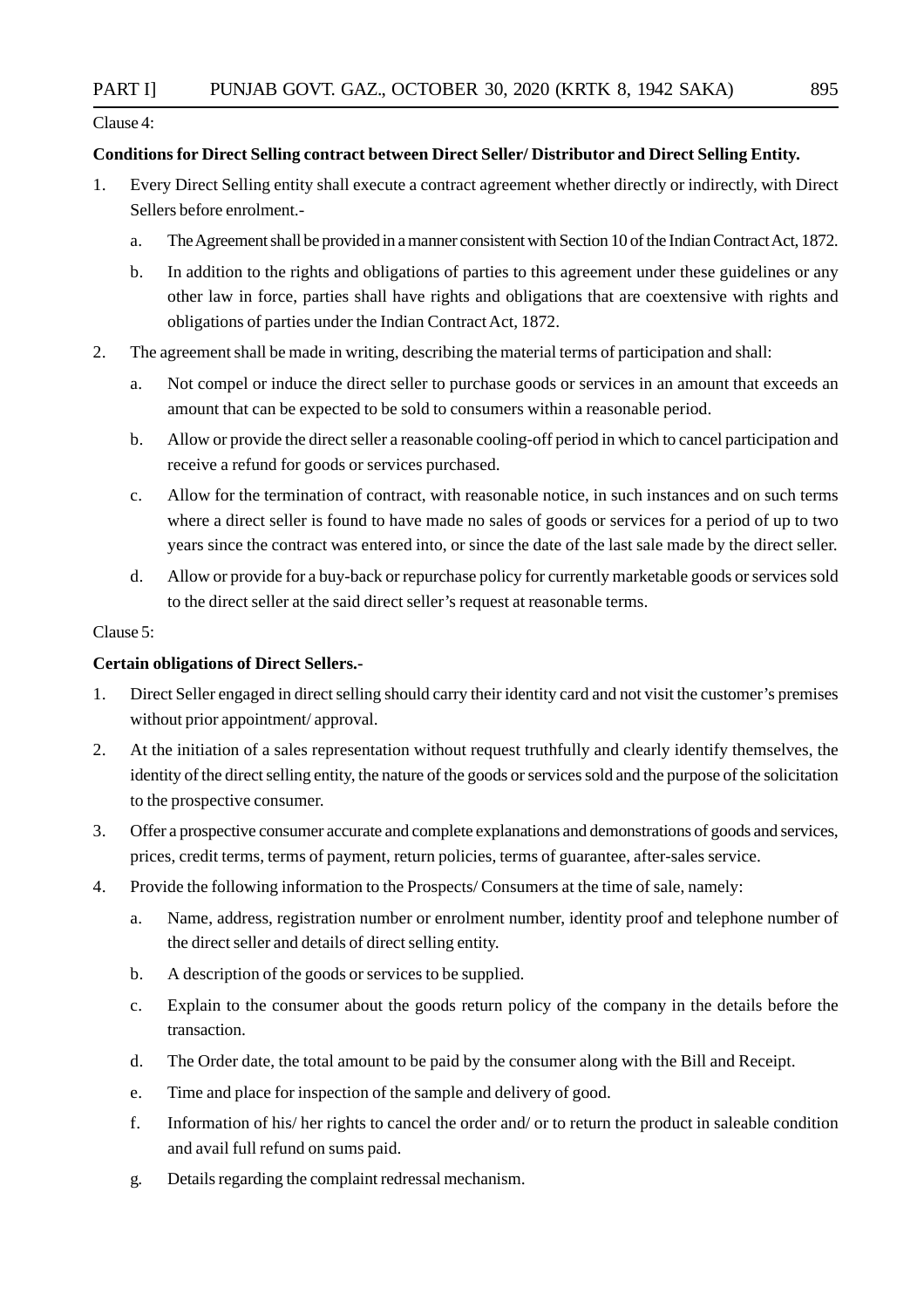- 5. A direct seller shall keep proper book of accounts stating the details of the products, price, tax and the quantity and such other details in respect of the goods sold by him/ her, in such form as per applicable law.
- 6. Any Direct Selling Entity conducting direct selling activities shall submit an undertaking to the "Director", stating that it is in compliance with these guidelines and shall also provide such details of its incorporation and other business details as may be notified from time to time.
- 7. A direct seller shall not, —
- a. Use misleading, deceptive and/or unfair trade practices.
	- b. Use misleading, false, deceptive, and/ or unfair recruiting practices including misrepresentation of actual or potential sales or earnings and advantages of Direct Selling to any prospective direct seller in their interaction with prospective direct sellers.
	- c. Make any factual representation to a prospective direct seller that cannot be verified or make any promise that cannot be fulfilled.
	- d. Present any advantages of Direct Selling to any prospective direct seller in a false and / or a deceptive manner.
	- e. Knowingly make, omit, engage, or cause, or permit to be made any representation relating to the Direct Selling operation, including remuneration system and agreement between the Direct Selling entity and the direct seller, or the goods and/ or services being sold by such direct seller which is false and / or misleading.
	- f. Require or encourage direct sellers recruited by the first mentioned direct seller to purchase goods and/ or services in unreasonably large amounts.
	- g. Provide any literature and/ or training material not restricted to collateral issued by the Direct Selling entity, to a prospective and /or existing direct sellers both within and outside the parent Direct Selling entity which has not been approved by the parent Direct Selling entity.
	- h. Require prospective or existing direct sellers to purchase any literature or training materials or sales demonstration equipment.

#### Clause 6:

#### **Relationship between Direct Selling Entity and Direct Seller.-**

- 1.1. The relationship between Direct Selling Entity and Direct Seller shall be determined as per the written agreement between the parties which shall contain the rights and obligations that are expressly provided as conditions for the conduct of Direct Selling business as well as provide for the obligation of the Direct Selling Entity and the Direct Seller in terms of these guidelines.
- 1.2. All other rights and obligations shall be determined as per the express terms of written agreement between a Direct Selling Entity and Direct Seller.
- 2. The Direct Selling entity will be liable for grievances arising out of sale of products, services, or business opportunity by its Direct Sellers.
- 3. It will be the responsibility of the Direct Selling entity to monitor and control the practices/ methods adopted by the Direct Sellers.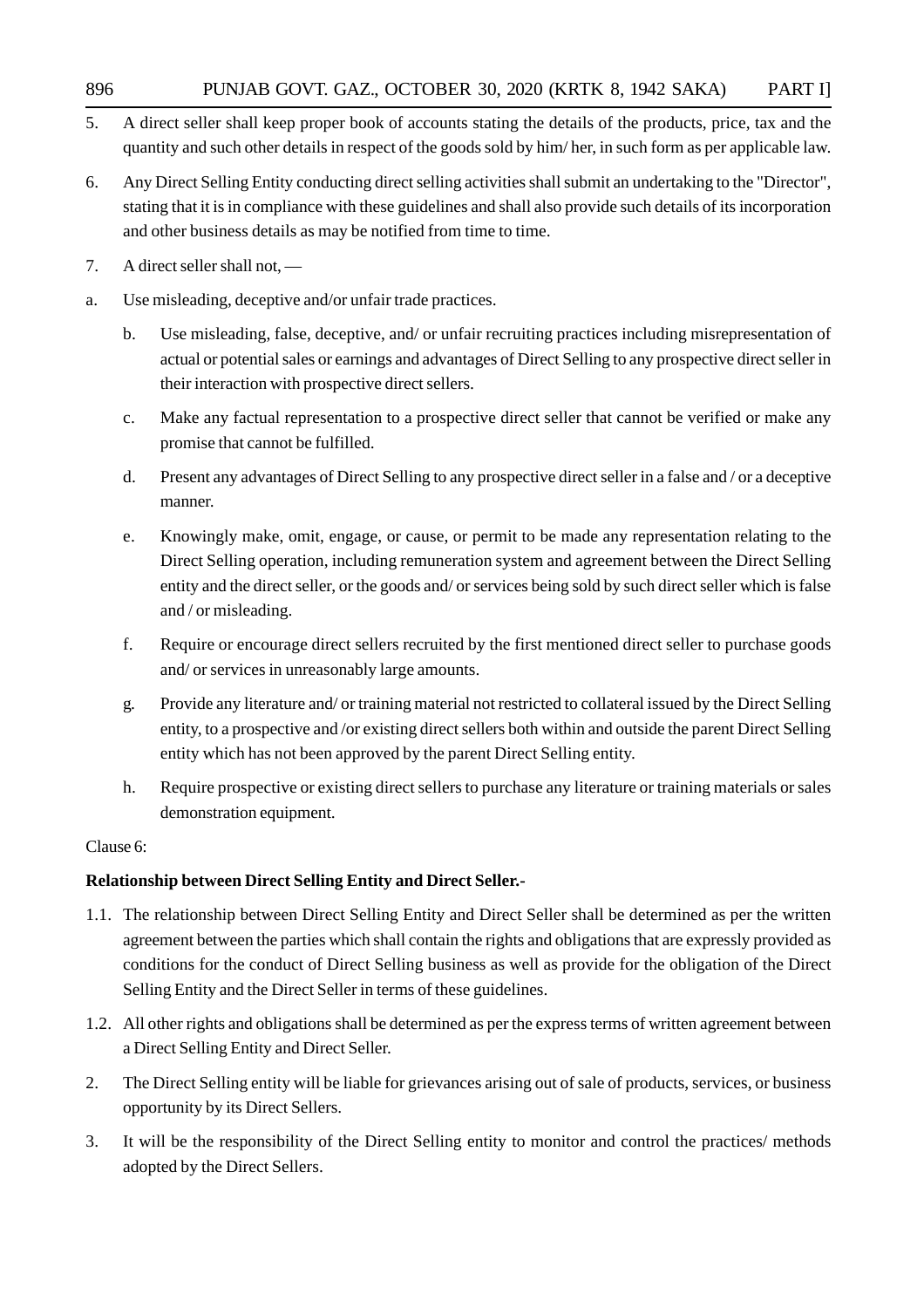Clause 7:

#### **Conduct for the Protection of Consumer.-**

- 1. Direct Sellers and Direct Selling Entity shall take appropriate steps to ensure the protection of all private information provided by the consumer.
- 2. Direct Sellers and Direct Selling Entity shall be guided by the provision of the Consumer Protection Act, 2019 & the Legal Metrology Act, 2009.
- 3. All complaints received over phone, email, website, pose and walk–in should have a complaint number for tracing and tracking the complaint and record time taken for redressal.
- 4. Every Direct Selling Company shall constitute a Grievance Redressal Committee whose composition, nature of responsibilities shall include but not limited to:
	- a. The Grievance Redressal Committee shall consist of at least three representatives of the Direct Selling Entity.
	- b. The Grievance Redressal Committee shall address Complaints and inform complainants of any action taken.
	- c. Complaints may be made by any member of the public against a Direct Seller of the company, an employee, or any other representative of the entity.
	- d. All such grievances will be resolved directly by the Direct Selling Entity.
- 5. The direct seller shall provide information to the consumer upon purchase which shall contain.
	- a. The name of the purchaser and seller.
	- b. The delivery date of goods or services.
	- c. Procedures for returning the goods; and
	- d. Warranty of the goods and exchange/ replacement of goods in case of defect provided that no Direct Seller shall, in pursuance of a sale, make any claim that is not consistent with claims authorized by the Direct Selling Entity.
- 6. Any person who sells or offers for sale, including on an e-commerce platform/ marketplace, any product or service of a Direct Selling Entity must have prior written consent from the respective Direct Selling Entity in order to undertake or solicit such sale or offer.

#### Clause 8:

#### **Prohibition of Pyramid Scheme & Money Circulation Scheme. —**

- 1. No person or entity shall promote a Pyramid Scheme, as defined in Clause 1(22), or enroll any person to such scheme or participate in such arrangement in any manner whatsoever in the garb of doing Direct Selling business.
- 2. No person or entity will participate in Money Circulation Scheme, as defined in Clause 1(23) in the garb of Direct Selling of Business Opportunities.

#### Clause 9:

#### **Obligation/ Duties for Registration by Directed Selling Entity.-**

- 1. Direct Selling Entity should have its registered local office address and the same address should be mentioned in all correspondence.
- 2. Direct Selling Entity should be registered in India. In case of Foreign Company, it should have proper permission/ registration of the Competent Authority in India.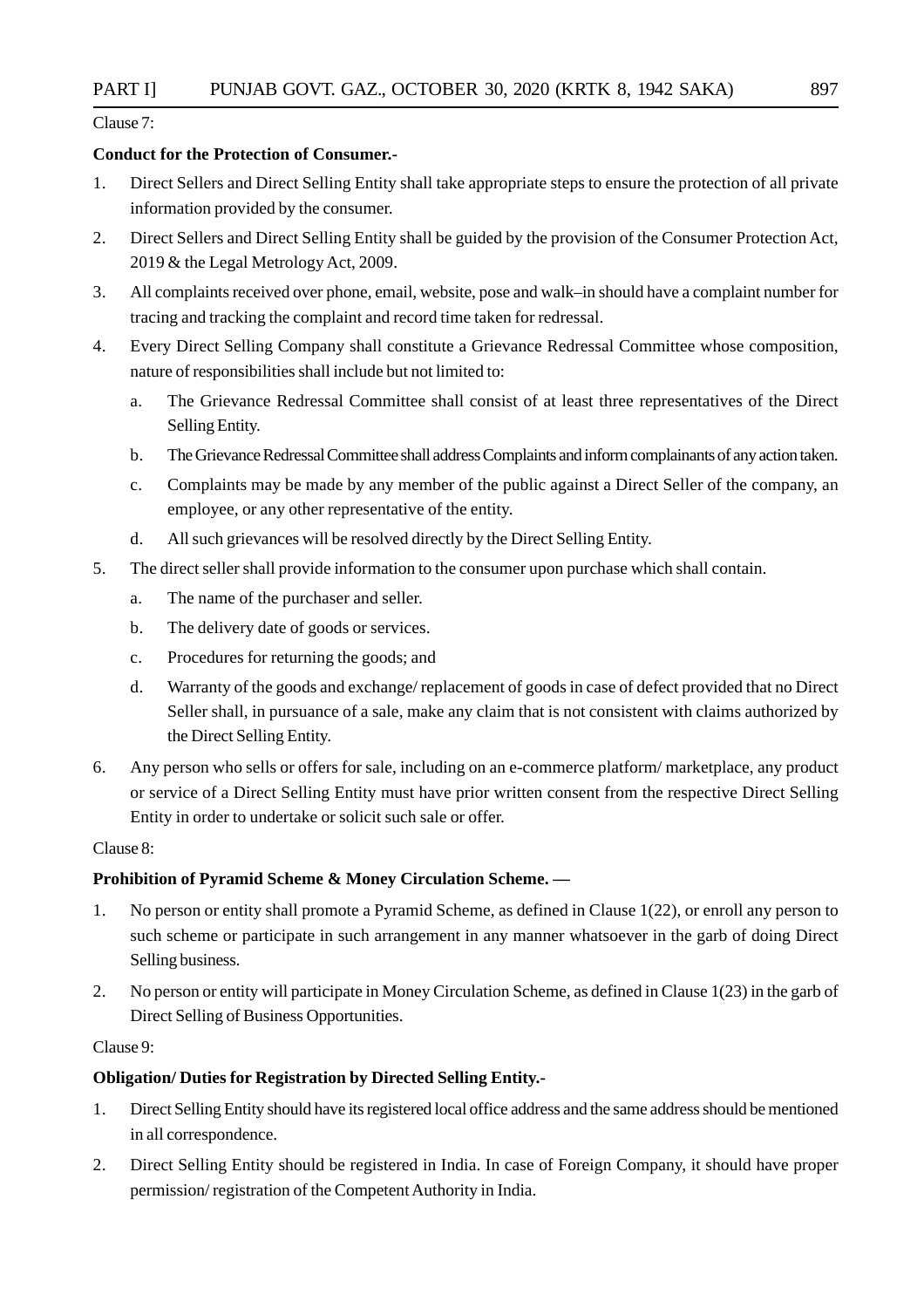- 3. Direct Selling Entity should submit its Balance Sheets, at least for previous 3 years to the Competent Authority while getting registered for Direct Selling Business. New Direct Selling Entities i.e. entities old less than 3 years, should submit affidavit about financial condition of their business at the time of registration.
- 4. Direct Selling Entity should comply with all the norms pertaining to the laws and rules made under Companies Act, Income Tax Act, Goods and Services Tax, Provident Fund, payment of prescribed Enrollment/ Registration fee as per these Guidelines etc.
- 5. Direct Seller must be an Indian Citizen, not below the age of 18 Years.
- 6. Direct sellers should inform the Department regarding any change/substitution in the constitution of the company/firm, its address, contents of Its website, its shareholding within 30 days of its occurrence/happening.

#### Clause 10;

Enrolment/Screening formalities for carrying out the Direct Selling/ Multi-Level Marketing business in the State of Punjab.

- a. No Direct Selling Entity or such other person shall engage in a Direct Selling/ Multi-Level Marketing business in the State of Punjab unless such entity or other person has enrolled with the Department by filing an application in the format given at annexure within 30 days from the date of start of operation.
- b. An Enrollment/Registration fee of ? 5000/- will be levied for the said purpose. Online Receipt/ Challan for the said amount would be submitted along with other mandatory documents.
- c. The application for such enrollment shall contain/ supported by the following particulars/ enclosures:
	- i. Copy of the Undertaking/ Declaration (Part A, B  $\&$  C) filed by the Entity with the Department of Consumer Affairs, Government of Punjab along with the following documents.
		- 1. Certificate of Registration/ Byelaws/ Memorandum of Association.
		- 2. List of Board of Directors and key Management Personnel including Corporate Managers with contact details.
		- 3. Brief details of direct selling scheme and compensation plan.
		- 4. Sample of contract with direct sellers/ distributors.
	- ii. Place of office within the State of Punjab for ensuring easy access to the Direct Sellers/ Consumers.
	- iii. Authorized contact person and details within the State of Punjab.
	- iv. Total number of direct sellers within the State of Punjab.
	- v. Copy of GSTIN PAN and TAN or such other registrations necessary for the lawful conduct of the business undertaken by the Direct Selling Entity.
	- vi. A copy of the VAT/ GST/ Service Tax/ Central Excise Returns including TDS returns for the last two assessment years prior to the enrollment in the State as applicable.
	- vii. A copy of the Trademark Certificate/ Application along with its receipt, FSSAI (FOSCOS) Central License or Registration, as the case may be, where-ever applicable.
	- viii. Other information or documents, if any, as may be specified for the purposes of determining the applicant's suitability.
- d. Upon receipt of the application in the prescribed format with the required Enclosures/ Annexures, the Department through their designated officer may
	- i. Enroll the applicant entity in the register maintained by it and publish the same on the website of Department of Food, Civil Supplies and Consumer Affairs, Punjab, or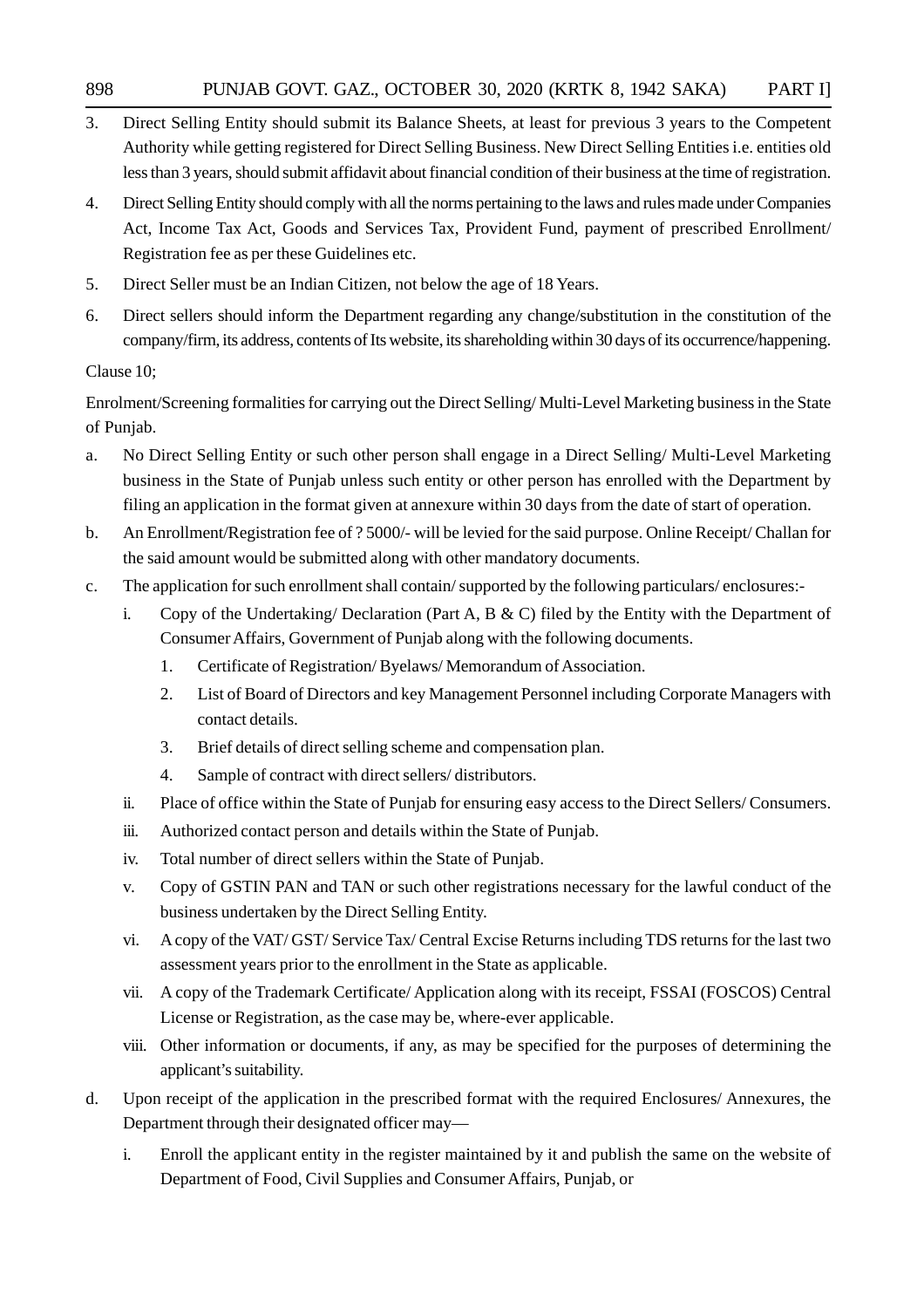ii. Refuse to grant enrollment if any violation of the State Guidelines is noted prima facie or for the nonfiling of required Enclosures/ Annexures:

Provided at any time after receiving an application and before it is disposed of the Department may issue notice, in writing, demanding the applicant entity to provide additional information or documents. If the amended application or any additional information or document required is not provided within the time specified in the said notice or any extension thereof granted by the Monitoring Authority, the application shall be rejected.

Clause 11:

#### **Appointment of Monitoring Authority. —**

- 1. The Nodal department to deal with issues related to Direct Selling will be the Department of Consumer Affairs at the Union and in the State of Punjab will be under Department of Food and Civil Supply and Consumer Affairs.
- 2. In State of Punjab the Department of Food and Civil Supply and Consumer Affairs will set up a mechanism to monitor/ screen/ supervise the activities of Direct Sellers, Direct Selling Entity regarding compliance of the Guidelines for Direct Selling.
- 3. In State of Punjab the Department of Food, Civil Supplies and Consumer Affairs will take punitive action against Direct Selling Entities and their Direct Sellers for violation of these guidelines with respect to provisions related to Consumer Protection Act and/ or Legal Metrology Act, 2009 and rules framed thereunder. Apart from these violations, respective authorities mentioned in the Monitoring Mechanism of the State Government.
- 4. Objectives of the Monitoring Authority

The Monitoring Authority will function with the following objectives:

- a. To regulate the business of Direct Selling/ Multi-level marketing as per the State Guidelines to prevent fraud and protect the legitimate rights and interests of consumers.
- b. To monitor/ supervise the activities of Direct Sellers, Direct Selling Entity regarding compliance of the State Guidelines.
- c. To implement the guidelines.
- 5. Composition of Monitoring Authority
	- a. The Monitoring Authority shall consist of:
		- i. Secretary of Department of Food, Civil and Consumer Affairs as the "Chairman".
		- ii. Director of Food, Civil Supplies and Consumer Affairs or any officer nominated by him not below the rank of Joint Director as the "Nodal Officer" and "Convener" of the following members.
		- iii. The Secretary to Government, Finance Dept. or any other Officer nominated by him not below the rank of Deputy Secretary.
		- iv. Financial Commissioner, Taxations or Taxation Commissioner, GST.
		- v. ADGP rank officer from the Police Department dealing with Economic Offences.
		- vi. One Subject Expert duly nominated by the Government.
		- b. The Monitoring Authority shall meet in every three months in a year.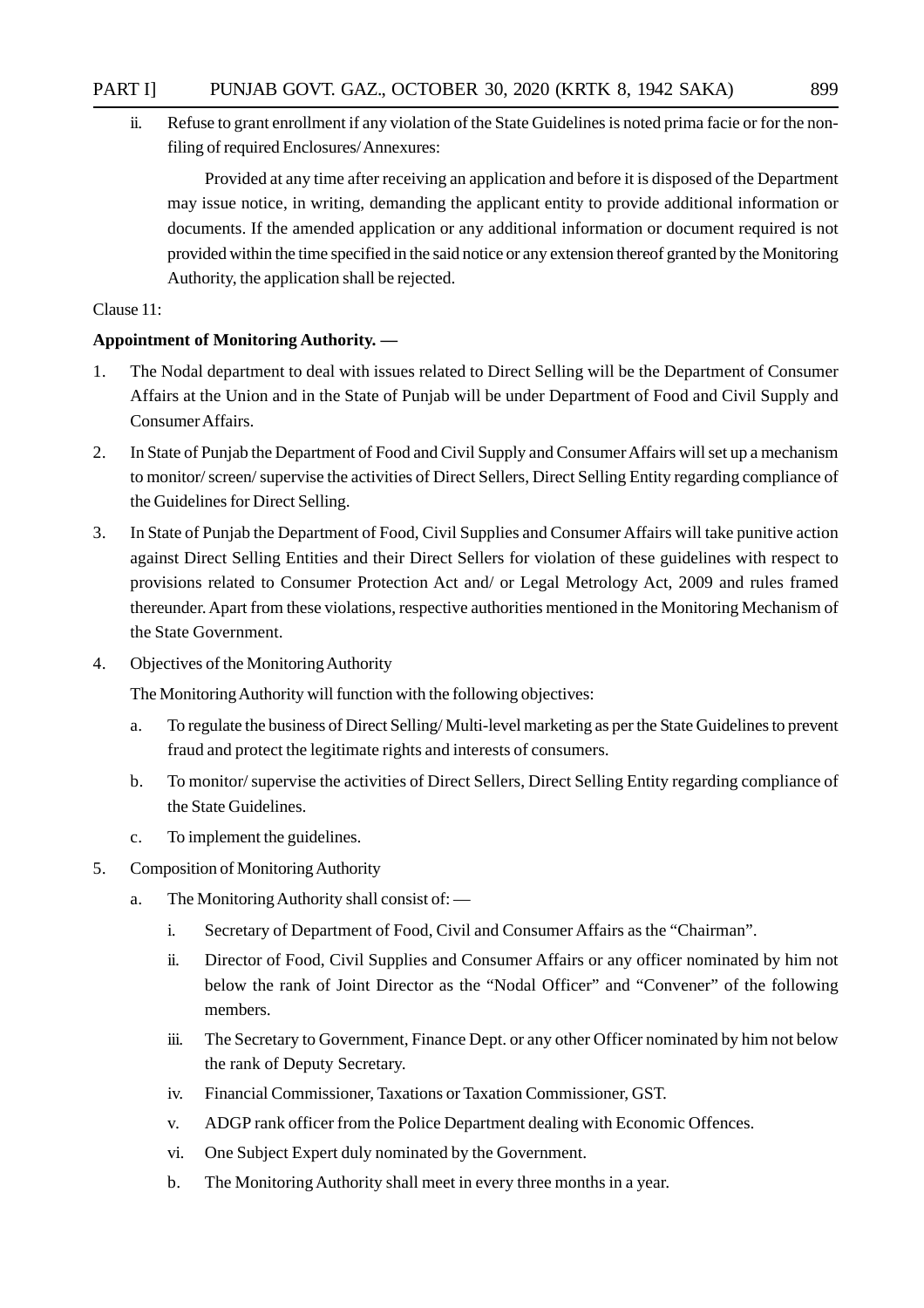- 6. Responsibilities of the Monitoring Authority
	- a. Provide facilities for the enrollment of Direct Selling Entities for carrying out their Direct Selling/ Multi-level marketing business in the State of Punjab.
	- b. Provide appropriate platform for receiving complaints from the Consumers/ Direct Sellers including general public against the violation of State Guidelines by the Direct Selling Entities.
	- c. Inform respective enforcement authorities regarding the unethical and unlawful practice, if any, carried out by direct selling entities/ direct sellers including non-compliance/ evasion of tax laws, noticed by the Monitoring Authority.
	- d. Provide Policy inputs to the Central Government for appropriate modifications in the State Guidelines, if warranted, from time to time.
	- e. Provide Confidence Building Measures through awareness among law enforcement authorities, consumers, direct sellers and the general public and impart education and training regarding the "Do's and Don'ts of Direct Selling/ Multi-Level Marketing" by the Department of Food, Civil Supplies and Consumer Affairs or any such Institute recognized for the purpose by State Government.
- 7. If any violation committed by a Direct Selling Entity falls under the jurisdiction of the Center Government/ other State Government, action will be governed by such Acts/ Rules applicable under the said jurisdiction by their designated authorities. The Monitoring Authority in such case shall inform Center/ other State Government in such cases.
- 8. Action against violations of the State Guidelines

The Monitoring Authority, may, either *Suo-motu* or on the report filed by the designated officers under clause 7, take action against Direct Selling Entities violating the State Guidelines. The Monitoring Authority, may:-

- a. Issue show cause notice to those companies violating the State Guidelines, and to companies which failed to enroll with the Monitoring Authority.
- b. Call for information from Direct Selling Entities when it is expedient to do so.
- c. Engage one or more persons to conduct an inquiry in relation to the affairs of any Direct Selling Entity.
- d. Call upon the books of accounts, registers, certified copies of mandatory registration certificates as per the State Guidelines or other documents for necessary verification and examination in such circumstances as required by the Monitoring Authority.
- e. Direct the Direct Selling Entity to take corrective steps if violation of State Guidelines is committed by entity itself or by their duly appointed Direct Sellers.
- f. Cancel the enrollment or blacklist those Direct Selling Entities violating the State Guidelines repeatedly even after show cause notices and warnings by the Monitoring Authority.
- g. Other responsibilities as may be specified by the State/ Central Government in accordance with the State Guidelines.
- 9. Filing of Periodical Reports before the Monitoring Authority

Every Direct Selling Entity must furnish reports with the following information and submit to the Monitoring Authority within 20/45 days from the end of each such quarter/financial year respectively.

- i. Yearly basis:
	- a. Details of training imparted to the Direct Sellers as per clause 2.2 of the State Guidelines.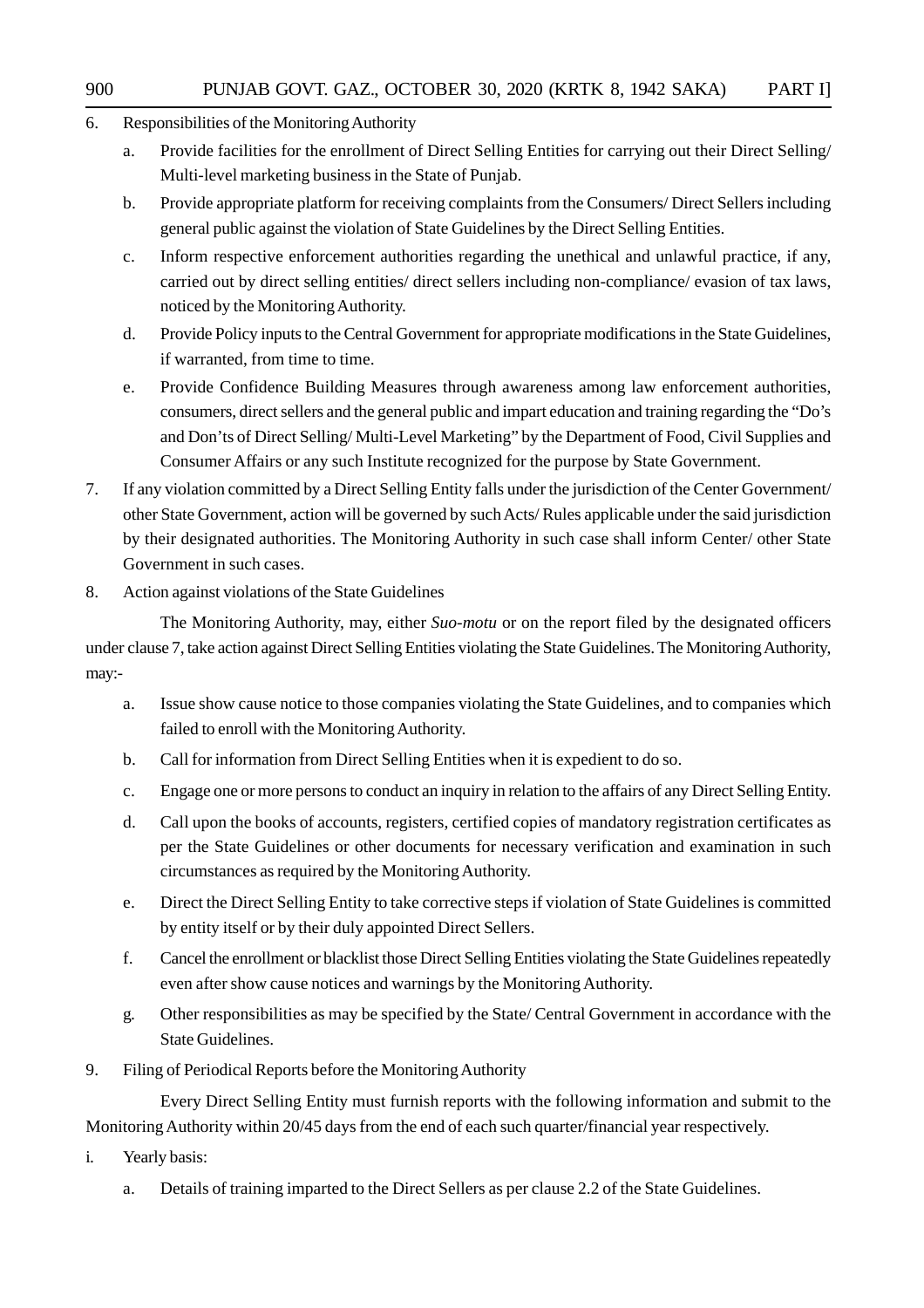#### PART I] PUNJAB GOVT. GAZ., OCTOBER 30, 2020 (KRTK 8, 1942 SAKA) 901

- b. Individual wise, particulars maintained by the Direct Selling Entity in respect of their direct sellers including but not limited to enrollment, termination, active status, purchase value, remuneration paid in the last financial year.
- c. Copy of GST returns, Income Tax returns including TDS returns of the last year.
- d. Details of the change/ substitution in the constitution of the Direct Selling Entity, its address, its details related to website, and/ or its shareholding.
- e. Details of any change in the business plan of the Direct Selling Entity.
- f. Any other particulars if found necessary by the Monitoring Authority.
- ii. Quarterly basis:
	- a. Total number of complaints received from customers within the State and the total numbers redressed and pending status in the last quarter.
	- b. Total number of complaints received from Direct Sellers within the State and the total numbers redressed and pending status in the last quarter.
	- c. Any other particulars if required by the Monitoring Authority.
- 10. Procedure for disposal of complaints
	- a. Department shall designate officers at district level to receive complaints.
	- b. A direct seller or consumer or any member of the general public whose grievance has not been resolved within 30 days of its receipt by the grievance redressal committee of the Direct Selling Entity may file complaint in writing along with necessary details before the designated officer.
	- c. Every complaint against the compensation plan which conflicts with any of the provisions of the guideline must be submitted along with a valid document published by the Direct Selling Entity and clear mentioning of the relevant provisions.
	- d. The designated officer may entertain complaints only after the expiry of 30 days of its original complaint received by the grievance redressal committee of the Direct Selling Entity and only if such grievance redressal committee fails to take redressal action on it.
	- e. The designated officer who receives such a complaint shall forward the same to the Direct Selling Entity with a direction to redress the complaint within 10 days of its receipt and to intimate the complaint redressal report to the designated officer for receipt of such reports immediately. If the designated officer does not receive the complaint redressal report within 15 days of its receipt by the Direct Selling Entity, he shall file non-compliance report before the Monitoring Authority.
	- f. Where the contents of the non-compliance report received from the designated officer against Direct Selling Entity or a Direct Seller or any other person who is part of the network of Direct Selling/ Multi-level Marketing, is found to be genuine and true, the Monitoring Authority may take such action as it deems appropriate as mentioned in Clause 5 above including due intimation to the enforcement authorities for their appropriate action as per the applicable provisions of the relevant Acts as provided in Clause 9 below.
	- g. Monitoring Authority shall give a reasonable opportunity of being heard to the Direct Selling Entity before taking action, if any against such entity.
- 11. Application of other law

The provision contained in Clause 5 shall be in addition to and not in derogation of provisions contained in other laws. The Direct Selling Entities and the Direct Sellers have to follow the State Guidelines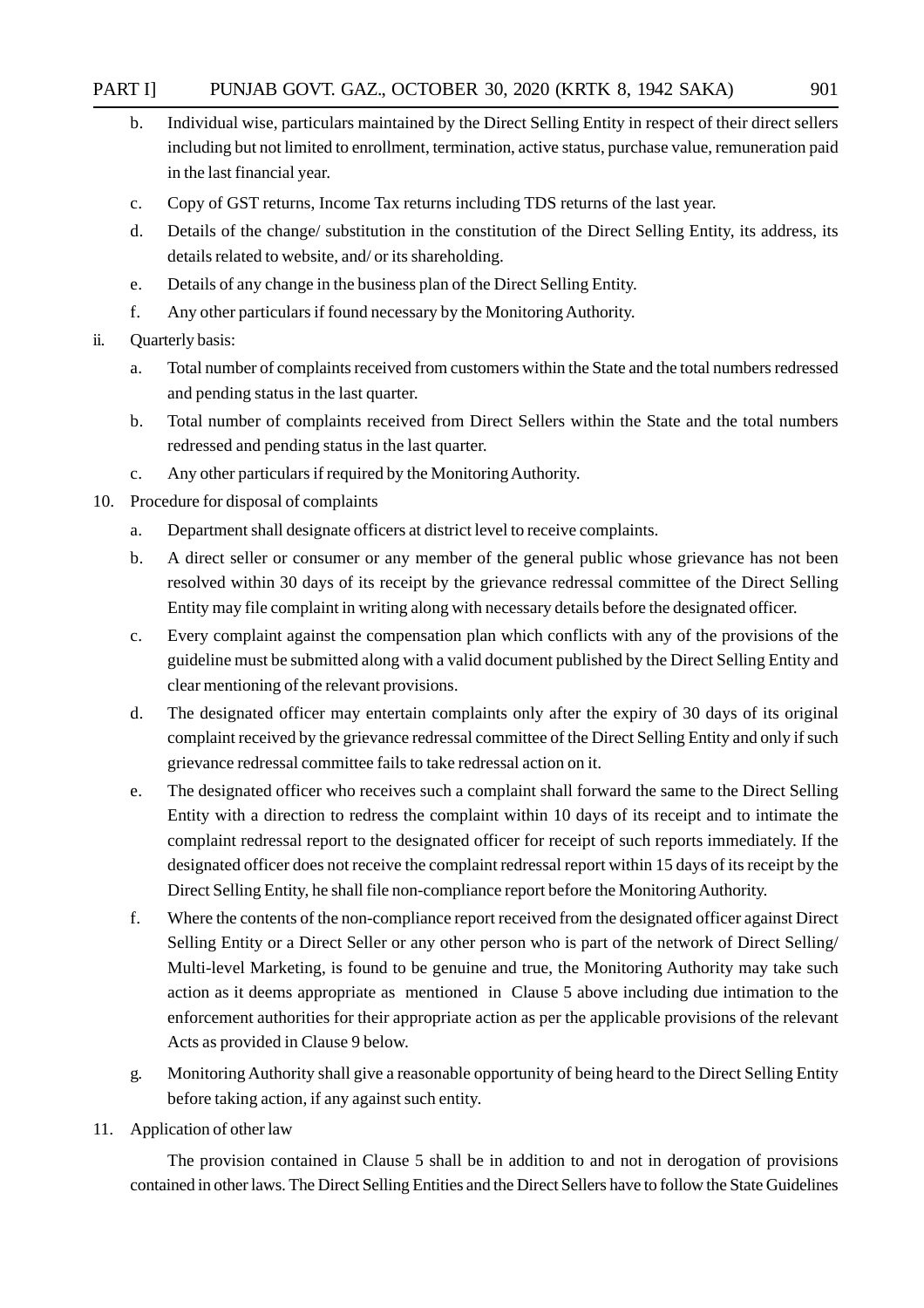meticulously. The violation of the State Guidelines shall be dealt appropriately by the Monitoring Authority. Any direct selling activity in violation of the State Guidelines shall be dealt appropriately by the Law Enforcement Authorities under the provisions of the appropriate Acts and rules, which may include the following:-

- a. Violation relating to products /services to be filed before the appropriate Consumer Forum, having the jurisdiction under the Consumer Protection Act, 2019.
- b. Violation relating to any activity leading to money circulation or pyramid/ponzy schemes to be dealt with under Prize Chits and Money Circulation Scheme (Banning) Act, 1978, including criminal case under Indian Penal Code.
- c. Violation relating to taxation laws to be dealt with by the respective Taxation Authorities under the respective Taxation Statutes.
- d. Violation relating to the Legal Metrology Act, 2009.
- e. Violation relating to the Consumer Protection Act, 2019.
- f. Violation relating to Economic Offences mention in various relevant Acts.
- g. Violation under any other applicable laws is to be dealt with by the respective Authorities under such respective Statutes.
- h. Civil remedies for breach of contract.

#### Clause 12 :

#### **Maintenance of Records**

The Direct Selling Entities shall maintain the following documents/ records (READY INFORMATION FILE) either manually or electronically at the registered office of the Entity including office of operation within the State:-

- a. Certificate issued by Registrar of Companies, Memorandum of Association (MoA), Articles of Association (AoA).
- b. Copies of Taxpayer Identification Number (TIN), Director Identification Number (DIN) of Directors, Tax Deduction Account Number (TAN) and Permanent Account Number (PAN).
- c. Copies of Licenses/ Permits required for the trading of goods/ services issued by the local authority or any other authority as the case may be.
- d. Certificate of Sales Tax, Service Tax and CST Registrations (Earlier years).
- e. Sales Tax/ VAT Returns filed with the authorities; (Earlier years)
- f. Service Tax Returns filed with the authorities (Earlier years).
- g. GST Returns filed with the authorities (Current Year).
- h. IT Returns of the company filed with the authorities.
- i. Tax Deducted at Source (TDS) Statements of Distributors and respective challans paid.
- j. Copy of the latest balance sheet, profit and loss account and reports of the auditors or directors of the applicant.
- k. Records of Know Your Customer (KYC) and Know Your Direct Sellers (KYDS), the formats of which should be available on the company website; (Password protected).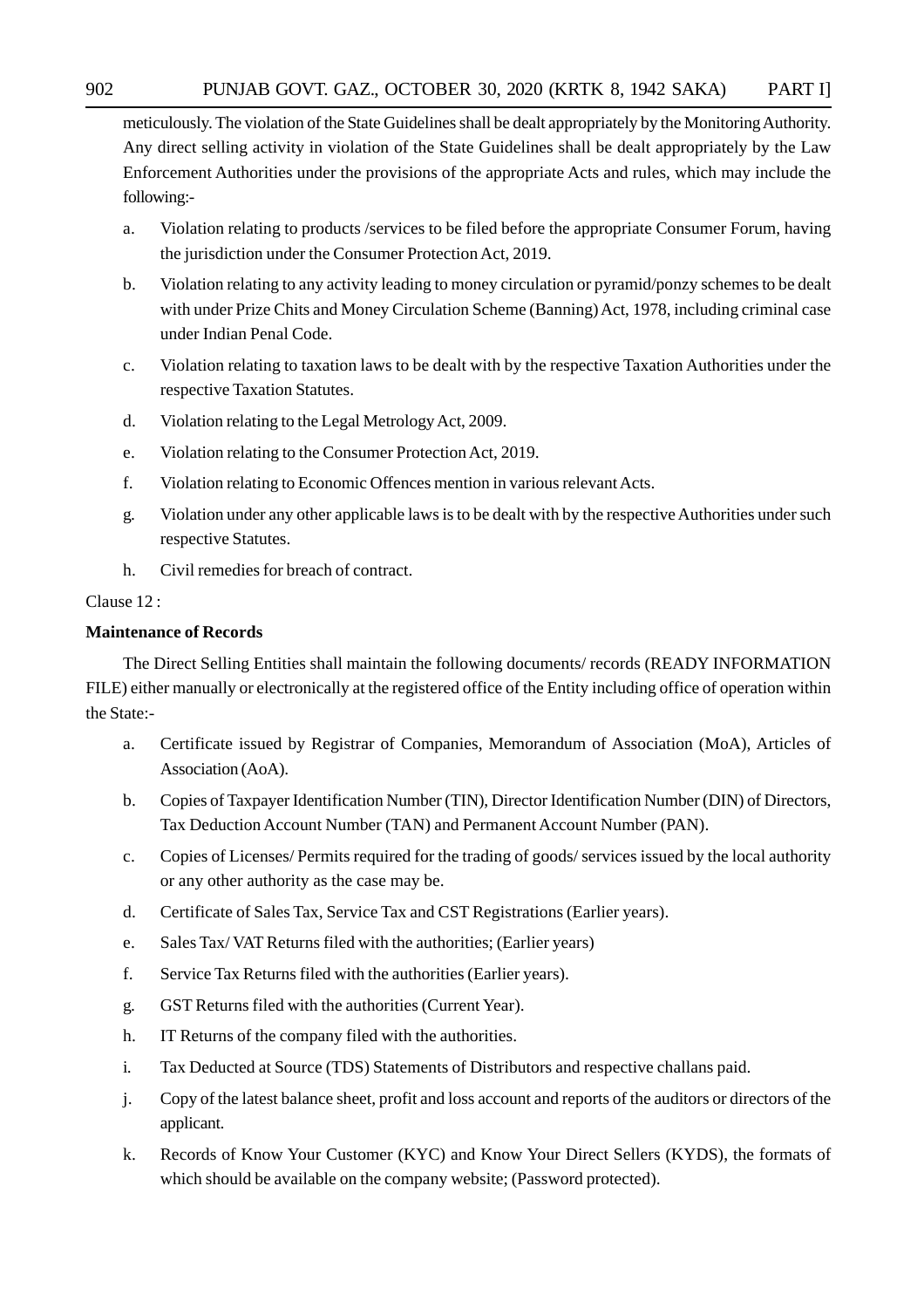- l. Register of Direct Sellers.
- m. Grievance Redressal Register.
- n. Copies of Product/ Services marketing Brochure.
- o. Copies of Enrollment Application for new members/ Direct Sellers along with the Agreement.
- p. Copy of duly filled Undertaking in the prescribed format filed with the Department along with copy of acknowledgment of receipt of application by the Department.

#### Clause 13:

#### **Power of Entry and Search into Premises of Direct Selling Entity/Direct Seller, if any violation of guidelines takes place.-**

The Enforcement Officer not below the rank of Food Supply Officer in State of Punjab may with the view of securing compliance with these Guidelines or to satisfy himself that the Guidelines have been complied with:

- a. Inspect or cause to be inspect.
- b. Require any person to give any information in his possession about the goods/ services of the Direct Selling Entity/ Direct Seller.
- c. Stop and search forthwith, with such aid or assistance as may be necessary.
- d. Enter and search, with such aid or assistance as may be necessary.
- e. The Food and Supply Officer shall submit the enquiry report before the District Controller of Food, Civil Supplies and Consumer Affairs of the concerned district.
- f. The Food and Supply Officer shall exercise power of inspection, seizure etc. for violation of these guidelines with respect to provision related to Consumer Protection Act, 2019 and Legal Metrology Act, 2009 and rules framed there under.
- g. The provision of the Code of Criminal Procedure, 1973 (Central Act 2 of 1974) relating to such search shall so far as be, apply to searches under the Guidelines.

#### Clause 14:

#### **Appeal.-**

Any person aggrieved by any action taken or order passed by Food & Supply Officer, may prefer an appeal before the District Controller within 30 days of the receipt by him/ her of such order.

**Explanation:** Receipt of order shall be deemed on delivering or transmitting a copy thereof to such aggrieved person or his agent by ordinary/ speed post, courier services, fax messages, electronic mail services or any other prevailing mode of service.

#### Clause 15:

#### **Revision.-**

Any person aggrieved by an order passed by the District Controller may prefer revision application before the Director within 30 days from the date of communication to him/ her of such order.

**Explanation:** Receipt of order shall be deemed on delivering or transmitting a copy thereof to such aggrieved person or his agent by ordinary/ speed post, courier services, fax messages, electronic mail services or any other prevailing mode of service.

1. There is no any provision for revision against the order of District Controller; however, the person aggrieved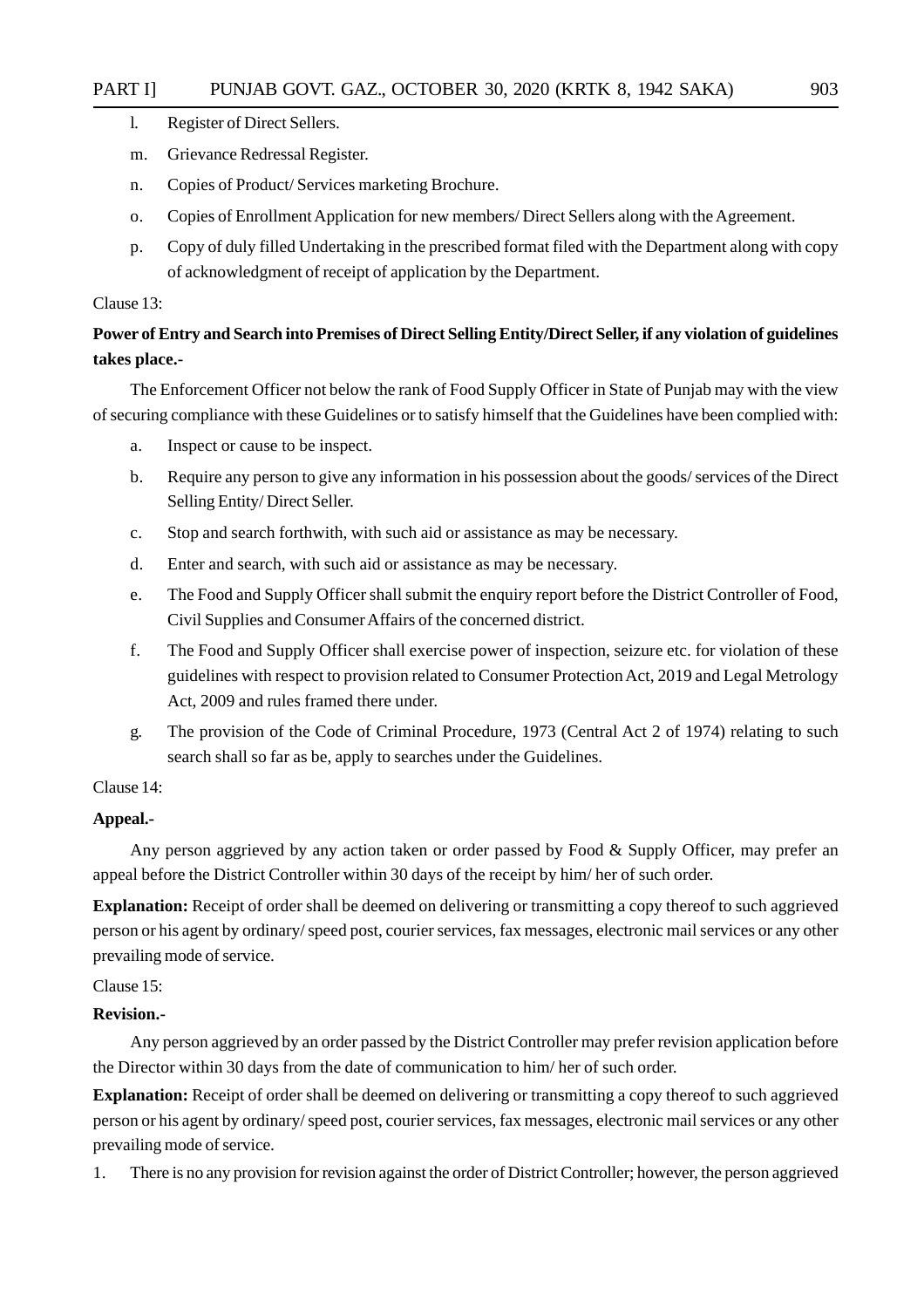by such order may prefer revision application to the Director Food, Civil Supplies and Consumer Affairs, State Government within 30 days from the date of communication to him/ her of such order.

2. Pending disposal of the revision petition, the State Government may direct that the order under revision shall not have effect until the same is disposed off.

Clause 16 :

#### **Miscellaneous.-**

**a. Orientation Session/ Training.—**Every Direct Selling Company/ Multi-Level Marketing Company shall conduct a mandatory Orientation Session for all of its members/ Direct Sellers/ Independent Representatives providing precise and accurate information on all aspects of direct selling operations, including the remuneration system and mode of its disbursements. The Direct Selling Guidelines of Punjab, 2020 and the Legal Metrology Act, 2009, the Consumer Protection Act, 2019 released by the Department of Consumer Affairs, Government of India shall be incorporated in the training curriculum of Orientation Session conducted by all Direct Selling/ Multi-Level Marketing Companies as mandatory Session.

Sd/-

**K.A.P. SINHA,** Principal Secretary to Government.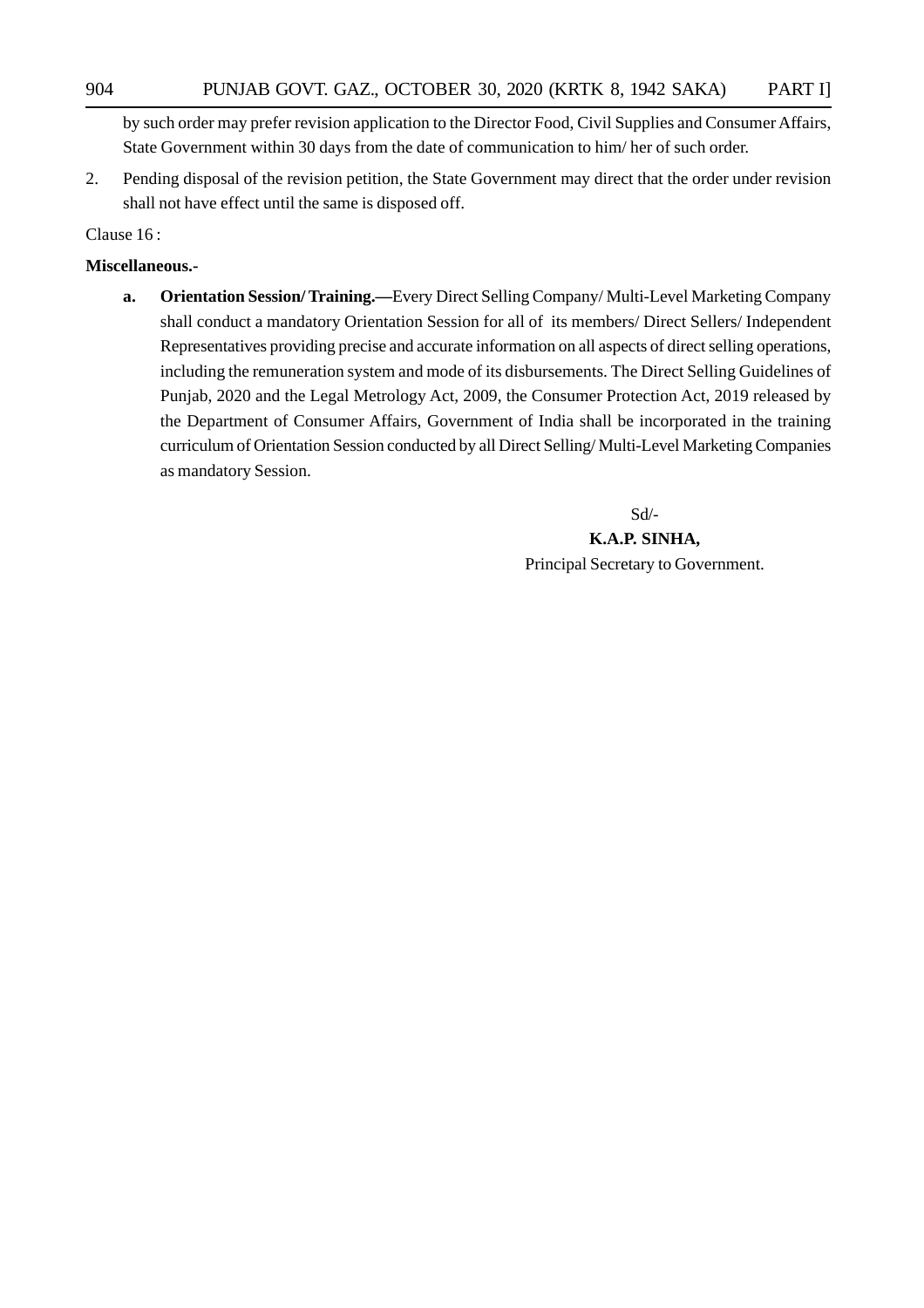| PART II | PUNJAB GOVT. GAZ., OCTOBER 30, 2020 (KRTK 8, 1942 SAKA) |                   |  |
|---------|---------------------------------------------------------|-------------------|--|
|         | DECLARATION BY DIRECT SELLING ENTITIES/COMPANIES        |                   |  |
|         | <b>PROFORMA</b>                                         |                   |  |
|         | $PART - A$                                              |                   |  |
| a)      | Name of the Company (As Registered)                     |                   |  |
| b)      | CIN No:                                                 |                   |  |
| C)      | Name and address of Directors on Board                  |                   |  |
|         |                                                         | (Enclose details) |  |
| A)      | DETAILS OF REGISTRATION (WITH JURISDICTION)             |                   |  |

a. Address of Registered Office (Enclose copy of Registration Certificate) b. Email: c. Telephone Nos: d. Company Website:

- e. Details of other registrations (with jurisdiction), if any (Attach copy of Registration Certificate)
- f. Type of Entity (Private, Public, Trust, Ltd. Etc.)
- g. A copy of the Trademark Certificate/Application along with its receipt, FSSAI (FOSCOS) Central License or Registration where-ever applicable

(Enclose copies as applicable)

- h. Proof of online enrollment/ registration fee.
- B) TAX PARTICULARS:
	- a. Income Tax Registration No. (PAN)
	- b. Income Tax TDS Registration No. (TAN)
	- c. Service Tax Registration No. (Service Tax Code STC)
	- d. Central Excise Registration no.
	- e. VAT Registration No. (TIN)
	- f. GST Registration No. (GSTIN)
- 3 HEAD OFFICE
	- a) Address
	- b) E-mail
	- c) Details of Directors & Key Management Personnel with their Contact Details:
	- d) Details of Regional Offices:
	- e) Nodal Officer for interacting with D/o Consumer Affairs.
		- (Name, designation, Tel No., e-mail, Fax, mobile No.)
- 4. A. Whether anyone from the Management was convicted by any court in the past 5 years (from the date of application). If so, the details thereof.
	- B. Whether the Direct Selling Entity is not facing a litigation in any legal forum or court of law and if so, details thereof
- 5. Whether direct selling is of Products or Services or both?
- 6. Details of License(s), Trademark or Principal Brand which identifies the company:
- 7. Total number of Direct sellers working within the state
- 8. i. Addres/Telephone Nos./e-mails etc. of Customer Care & Grievance Redress Cells (HQ & Branches).
	- ii. Details of Consumer Grievance Redress Committee as per guidelines:
		- a. Member Name, Phone No and email:
		- b. Member Name, Phone No and email:
		- c. Member Name, Phone No and email: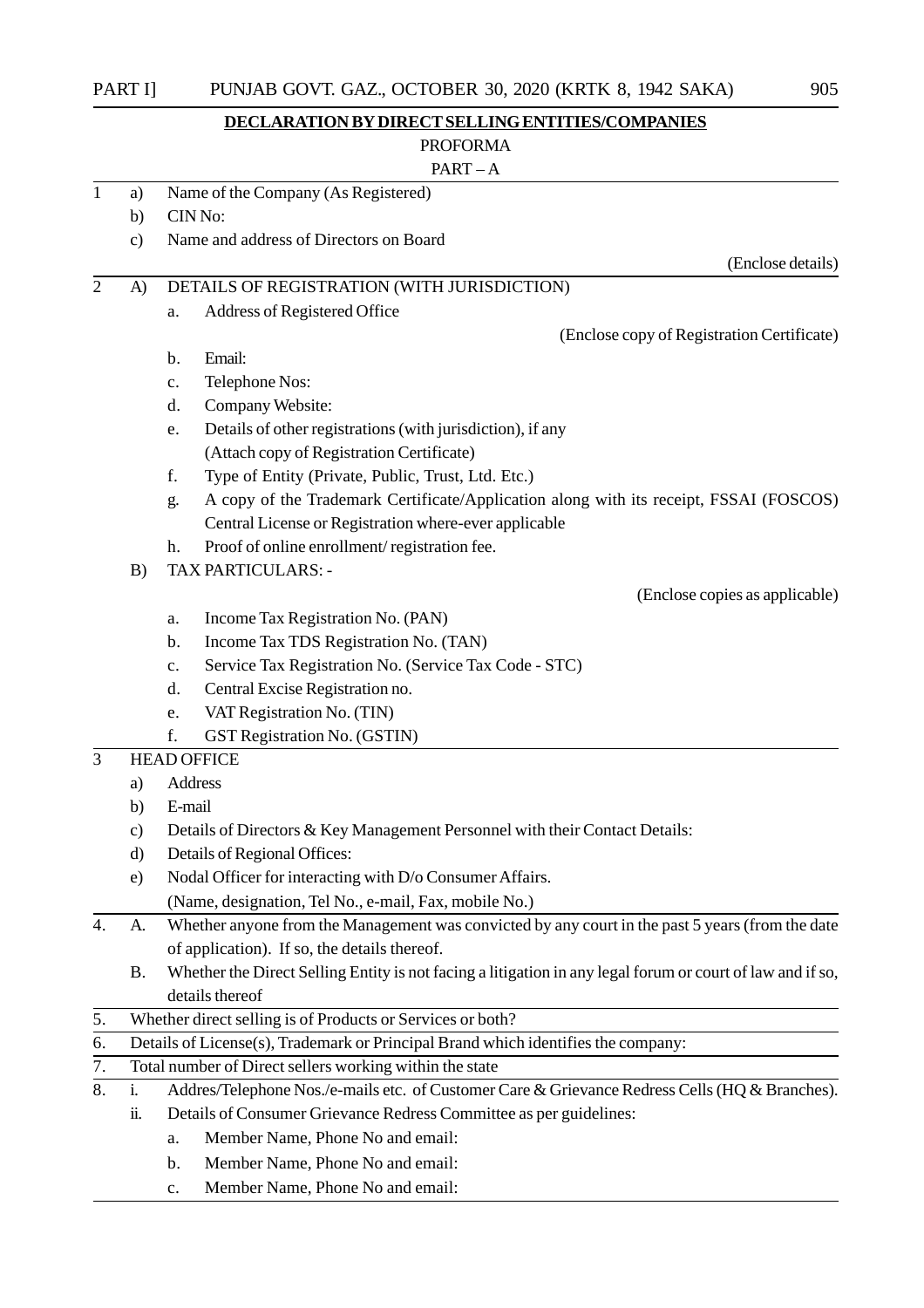#### PART - B

#### (Direct Selling Business Details)

| 9.  |                                                                | Details of Products / Services offered (Give link of websites)                                                                                                                                                                                           | Yes/No   |  |  |
|-----|----------------------------------------------------------------|----------------------------------------------------------------------------------------------------------------------------------------------------------------------------------------------------------------------------------------------------------|----------|--|--|
| 10. | Please confirm the following about your direct selling scheme: |                                                                                                                                                                                                                                                          |          |  |  |
|     | a)                                                             | It has no provision that a Direct Seller will receive remuneration or incentives for the<br>recruitment/enrolment of new participants and provide that direct sellers will receive<br>remuneration derived only from the sale of goods or services.      |          |  |  |
|     | b)                                                             | It does not require a participant to purchase goods or services:                                                                                                                                                                                         | Yes / No |  |  |
|     |                                                                | for an amount that exceeds an amount for which such goods or services can be expected Yes / No<br>$\mathbf{i}$<br>to be sold or resold to consumers.                                                                                                     |          |  |  |
|     |                                                                | for a quantity of goods or services that exceeds an amount that can be expected to be Yes / No<br>$\ddot{\textbf{i}}$<br>consumed by or sold or resold to consumers.                                                                                     |          |  |  |
|     | $\mathbf{c})$                                                  | It does not require a participant to pay any entry/registration fee, cost of sales demonstration<br>equipment and materials or other fees relating to participation.                                                                                     | Yes / No |  |  |
|     | d)                                                             | It provides a participant with a written contract describing the "material terms" of participation. Yes / No                                                                                                                                             |          |  |  |
|     | e)                                                             | It allows or provides for a participant a reasonable cooling-off period to participate or cancel<br>participation in the scheme and receive a refund of any consideration given to participate<br>in the operations.                                     | Yes / No |  |  |
|     | f)                                                             | It allows or provides for a buy-back or repurchase policy for "currently marketable" goods Yes / No<br>or services sold to the participant at the request of the participant at reasonable terms.                                                        |          |  |  |
|     |                                                                | <b>Note:</b> 1. Give details regarding the above in an enclosure.                                                                                                                                                                                        |          |  |  |
|     |                                                                | In case any of the answers in this para is 'No', please provide full details with<br>2.<br>reasons in an enclosure.                                                                                                                                      |          |  |  |
| 10  | (a)                                                            | Whether proper identity document(s) to all the Direct Sellers are issued.                                                                                                                                                                                | Yes/No   |  |  |
|     |                                                                | (b) Whether you maintain "Register of Direct Sellers" wherein relevant details of each<br>enrolled Direct Sellers are updated and maintained with details including verifiable<br>proof of address, proof of identity and PAN as per the Income Tax Act. | Yes/No   |  |  |
|     |                                                                | (c) What is the mechanism for payment of VAT? Give details.                                                                                                                                                                                              |          |  |  |
| 11. | (a)                                                            | The website is proper and updated regularly with all relevant details, contact information, Yes/No<br>details pertaining to management, products, product information and complaint redress<br>mechanism for direct sellers and consumers.               |          |  |  |
|     | (b)                                                            | There are arrangements for registering consumer complaints online or otherwise and<br>grievances are resolved within 45 days of date of making such complaints. Details to<br>be provided.                                                               | Yes/No   |  |  |
| 12. |                                                                | Notes/Remarks, if any.                                                                                                                                                                                                                                   |          |  |  |